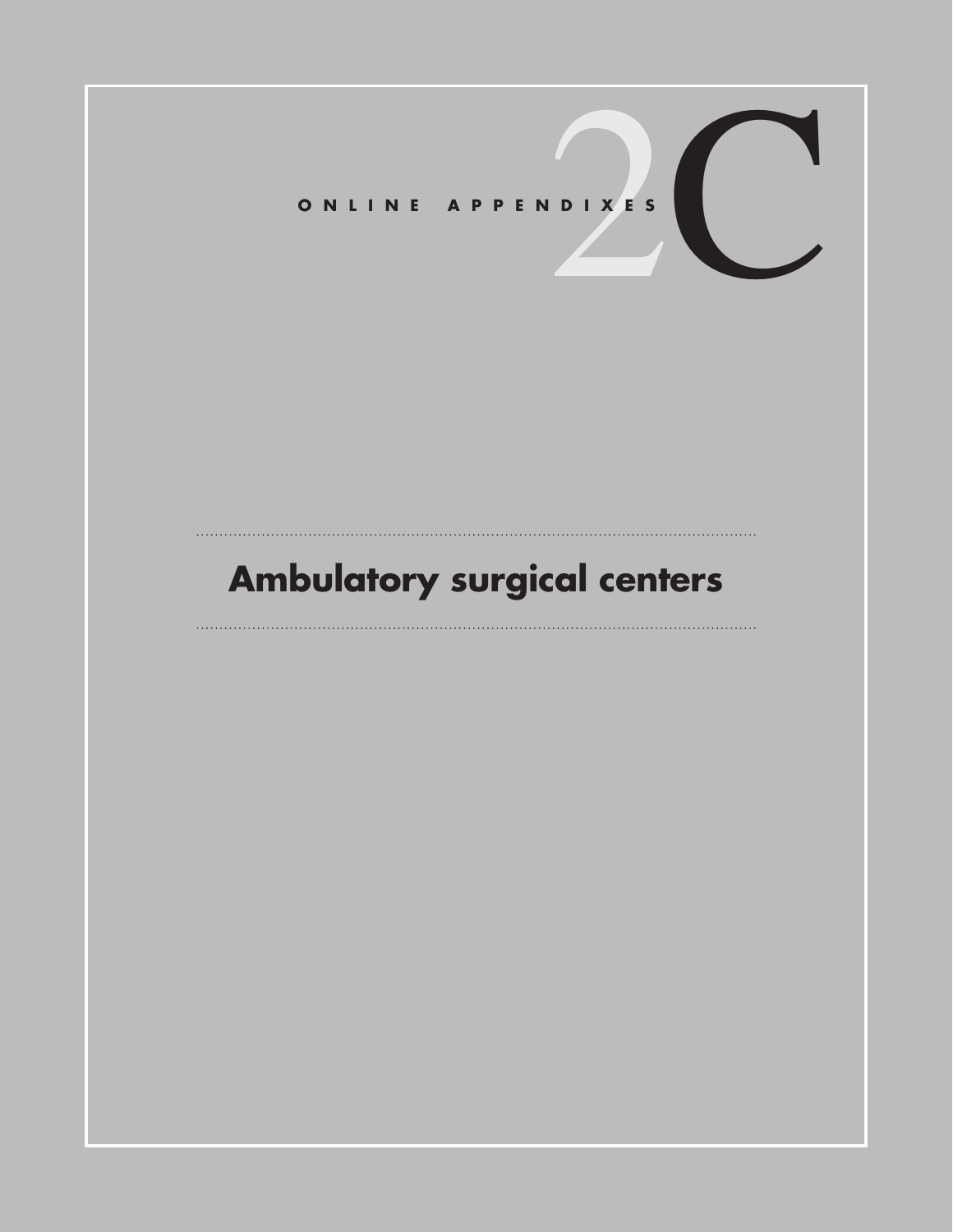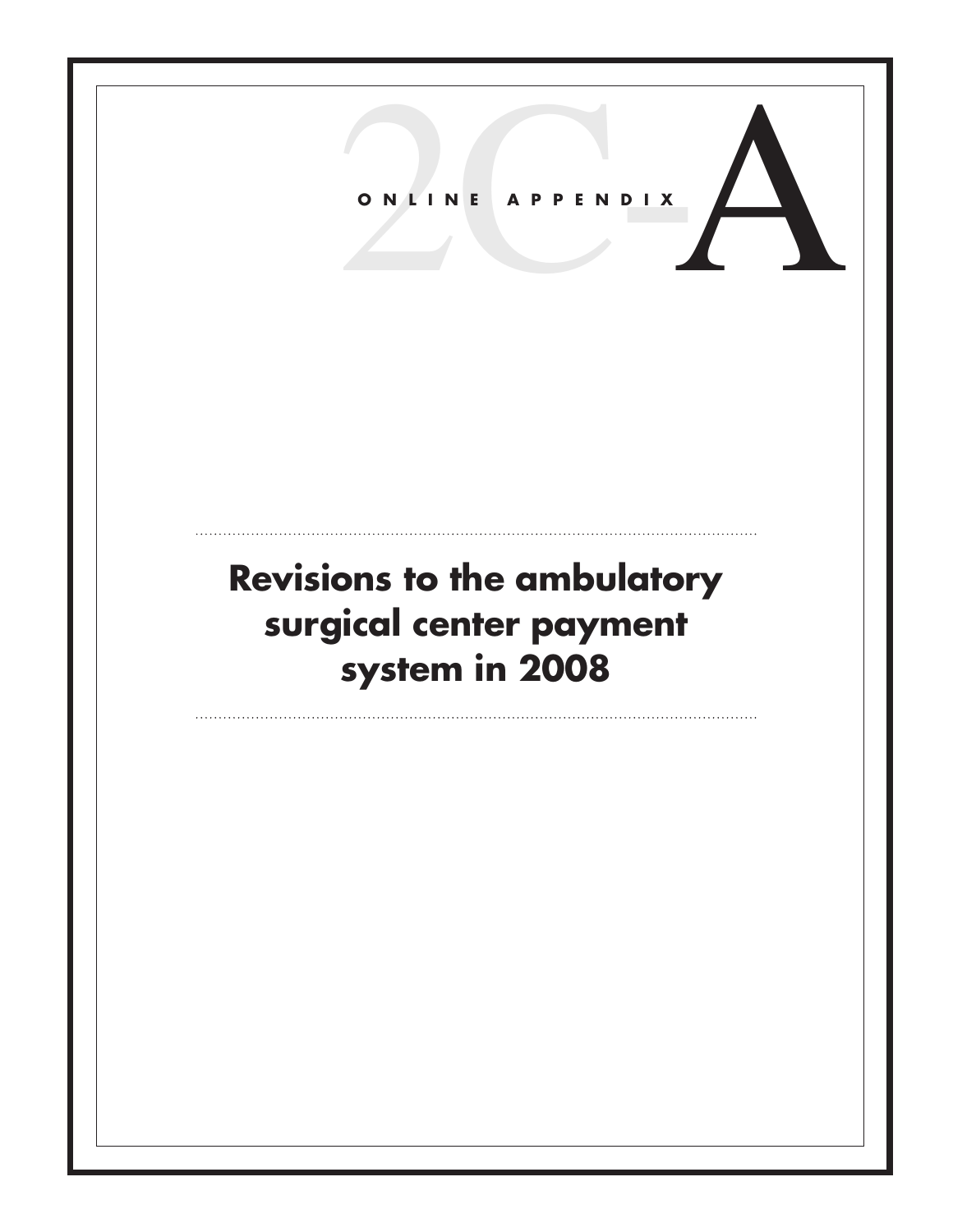The Medicare Prescription Drug, Improvement, and Modernization Act of 2003 (MMA) required the Secretary to implement a revised payment system for services furnished in ambulatory surgical centers (ASCs). CMS satisfied this legal requirement by launching a revised payment system on January 1, 2008.

The MMA also directed the Government Accountability Office (GAO) to conduct a study comparing the relative costs of procedures performed in ASCs with the relative costs of procedures performed in hospital outpatient departments (HOPDs) (Government Accountability Office 2006). Reflecting in part the results of GAO's study, the revised payment system that CMS began using on January 1, 2008, included a number of substantive changes:

- The services eligible for separate payment under the ASC payment system increased substantially in number and in scope.
- The relative payment amounts for most services are based on the relative payment amounts in the outpatient prospective payment system (PPS). However, in some instances the payment amounts are limited by the payment amounts from the Medicare physician fee schedule (MPFS).
- The share of a service's payment rate adjusted for geographic variation in labor costs increased from 34.45 percent to 50 percent.

#### **Substantial increase in the number of services eligible for payment under the revised ASC payment system** . . . . .

CMS increased the number of services eligible for separate payment under the revised ASC payment system through two mechanisms. First, CMS revised the criteria a surgical procedure must meet to be eligible for payment. This revision is consistent with a previous Commission recommendation (Medicare Payment Advisory Commission 2004). Second, CMS expanded the types of service for which an ASC can receive separate payment to include radiology services, brachytherapy sources, some drugs, and some implantable devices. Previously, these items were either packaged into the payment for surgical procedures or paid under a different Medicare fee schedule.

In general, CMS has decided that any surgical procedure represented by a Current Procedural Terminology code in the range 10000 through 69999 can be eligible for payment under the ASC payment system. This list includes procedures predominantly performed in physician offices (office-based procedures), which were excluded under the old ASC payment system. However, in the interest of patient safety, CMS excludes surgical procedures that have one or more of the following characteristics:

- generally result in extensive blood loss,
- require major or prolonged invasion of body cavities,
- directly involve major blood vessels,
- are emergent or life-threatening in nature,
- commonly require systemic or thrombolytic therapy,
- are designated as requiring inpatient care,
- involve the patient generally requiring active medical monitoring and care at midnight following the procedure.

In addition, CMS chose to pay separately for some services that are paid separately under the outpatient PPS, which include:

- radiology services when they are integral to a covered surgical procedure,
- brachytherapy sources implanted during a surgical procedure covered under the ASC system,
- all drugs that are paid separately under the outpatient PPS when provided in association with a surgical procedure covered under the ASC system, and
- devices with pass-through status in the outpatient PPS that are implanted during a surgical procedure covered under the ASC system.

#### **Relative payment weights largely based on outpatient PPS**

Most surgical procedures have a relative weight that indicates the relative costliness of furnishing the procedure. In general, the relative weight for a surgical procedure is based on its relative weight in the outpatient PPS, with two exceptions: office-based procedures and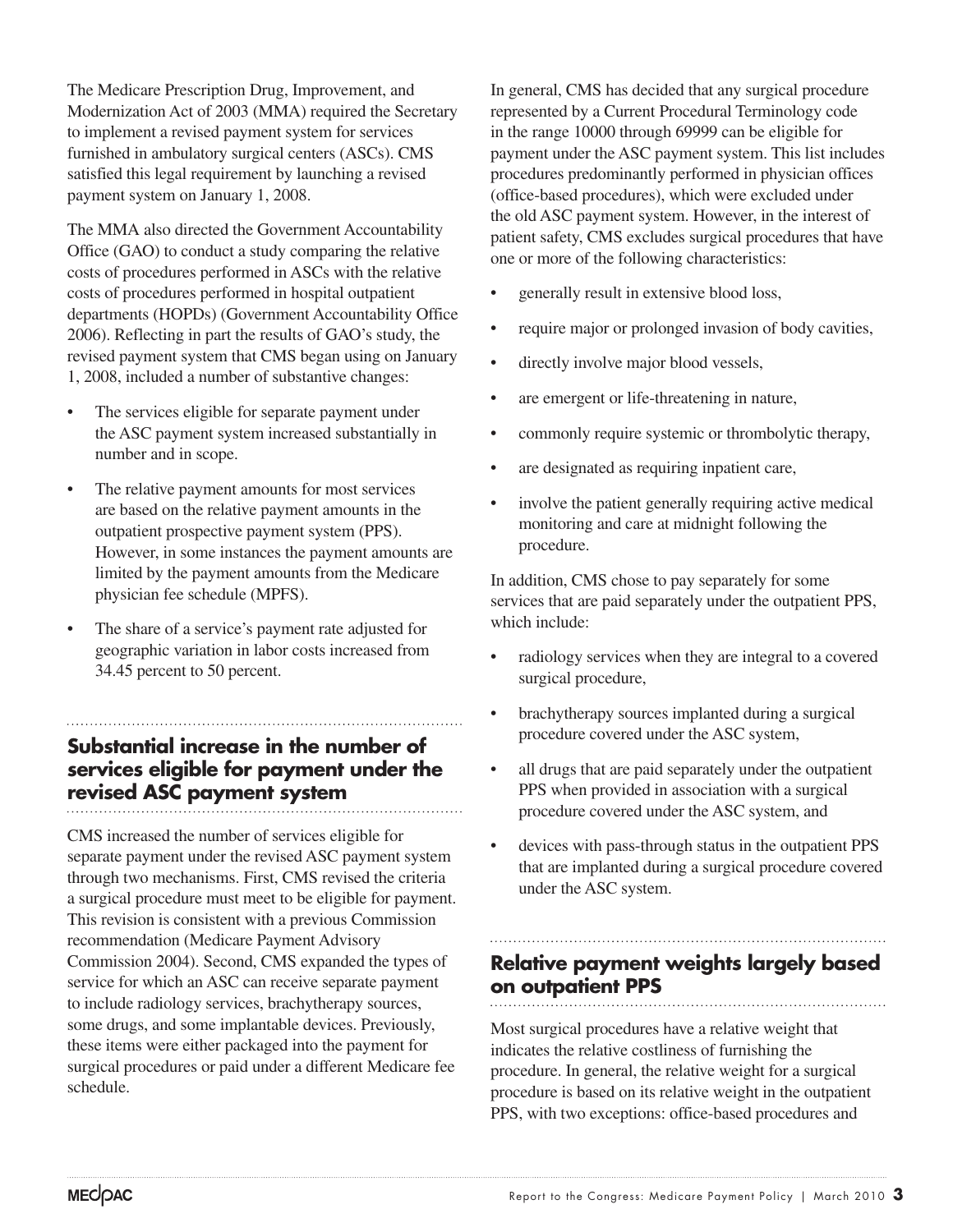device-intensive procedures in which the cost of an implantable device is at least 50 percent of the outpatient PPS cost of the entire procedure. For an office-based procedure, CMS first determines whether the procedure's payment rate is smaller under the practice expense portion of the MPFS or the amount derived from outpatient PPS relative weight. If the amount from the MPFS is smaller, the MPFS amount is the payment rate for the procedure and CMS assigns no relative weight. If the amount based on the outpatient PPS is smaller, the procedure's relative weight is its relative weight on the outpatient PPS.

For a device-intensive procedure, CMS uses the following method to develop ASC relative weights:

• Divide the procedure's payment rate from the outpatient PPS into two parts—the service portion and the device portion. The device portion is equal to the device cost included in the outpatient PPS payment rate. The service portion is equal to the remainder of the outpatient PPS payment rate after removing the device portion.

- Adjust the service portion by a ratio of the ASC conversion factor and the outpatient PPS conversion factor.
- Determine an ASC payment rate as the sum of the device portion and the adjusted service portion.
- Develop a relative weight as the payment rate divided by the ASC conversion factor.

CMS distinguishes between the service portion and the device portion because the agency believes the cost of providing a service is lower in ASCs than in HOPDs, but the cost of obtaining a device is about the same for ASCs and HOPDs.

CMS creates a payment rate for each ASC procedure as a product of its relative weight and a conversion factor. Each year, CMS sets the conversion factor so that total program payments under the revised payment system equal total program payments for 2007, plus an update of 1.2 percent for 2010. For 2010, the conversion factor is  $$41.87$ .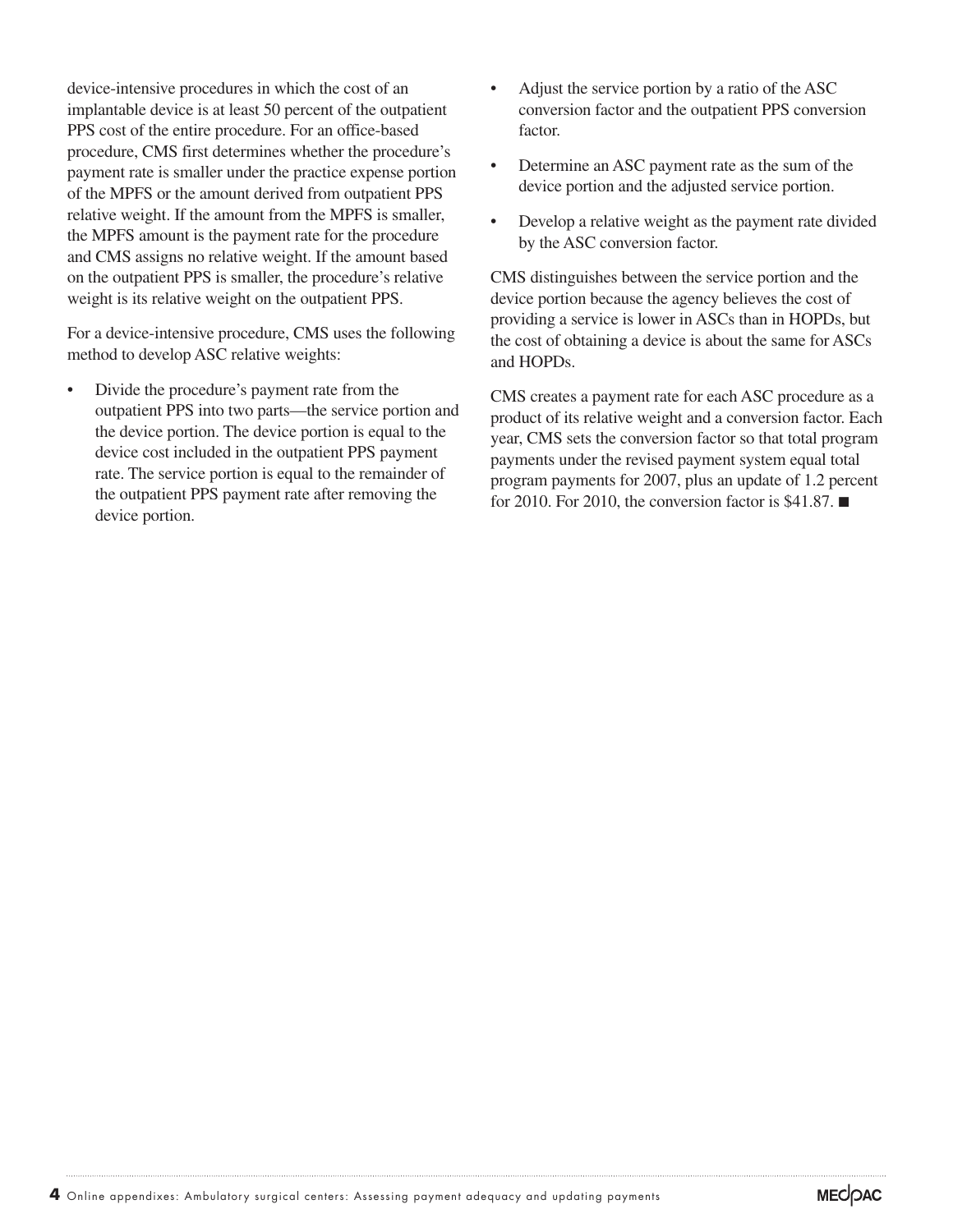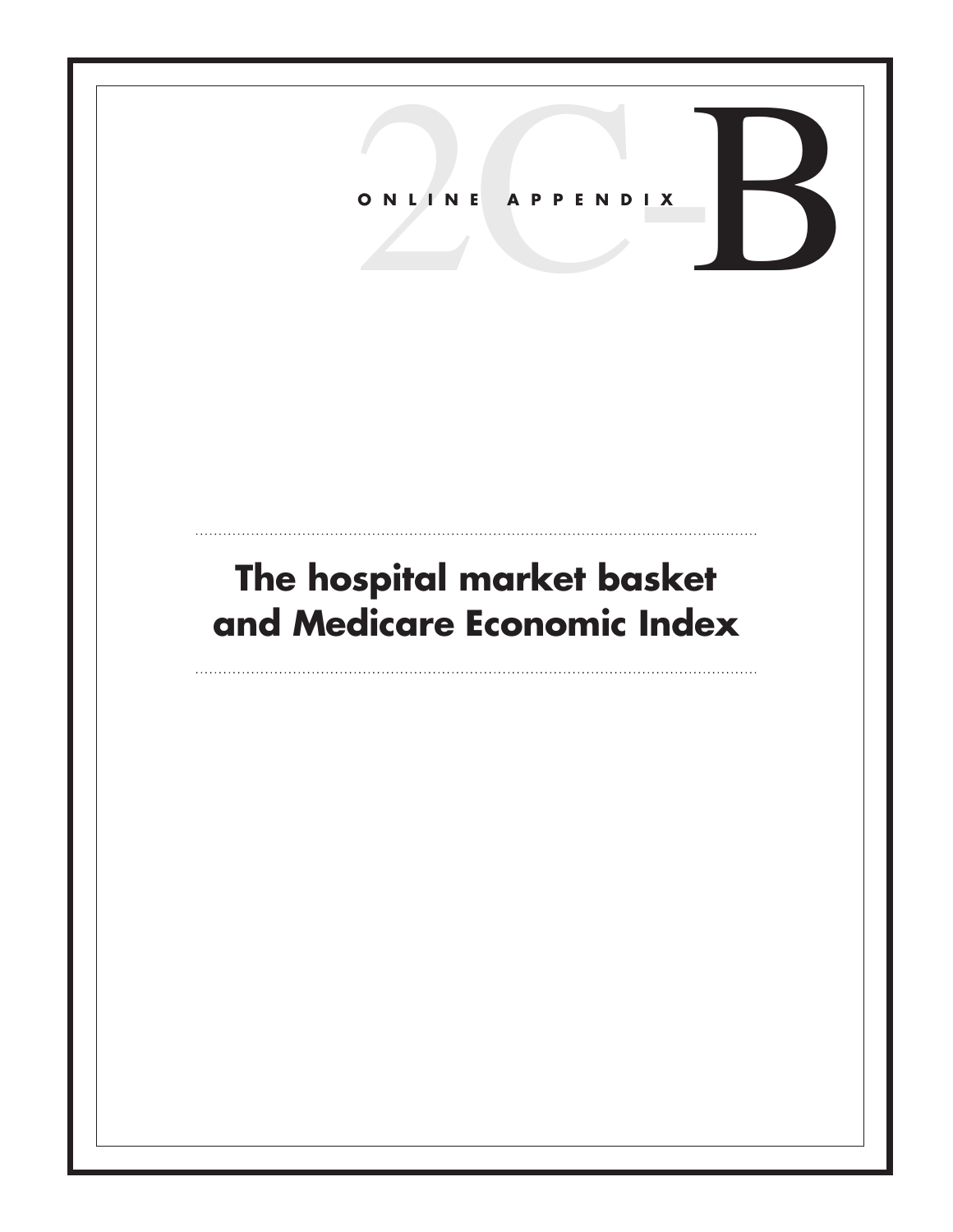CMS developed the hospital market basket and Medicare Economic Index (MEI) to track changes in input prices for hospital and physician services, respectively. Each market basket is a fixed-weight index that measures the change over time in the prices of a consistent mix of goods and services purchased by providers. The construction of a market basket involves three steps:

- 1. CMS estimates providers' spending for a set of specific cost categories in a base period and calculates each category's share of total spending (its cost weight);
- 2. CMS matches each cost category to a price or wage variable (its price proxy);
- 3. Finally, CMS multiplies each cost weight by its price proxy; the sum of these products equals the market basket level for a given time period.

#### **Hospital market basket**

The hospital market basket tracks changes in hospitals' inpatient operating costs; a separate index (the capital input price index) measures changes in hospitals' capital costs. Operating costs account for 92.4 percent of total hospital costs and capital costs account for the remaining 7.6 percent (Centers for Medicare & Medicaid Services 2009). In step one, CMS primarily used hospital cost reports from 2006 to determine the cost categories and cost weights for the market basket for hospital operating costs (Centers for Medicare & Medicaid Services 2009).<sup>1</sup> CMS developed seven cost categories from the cost reports: wages and salaries, employee benefits, contract labor, pharmaceuticals, malpractice insurance, blood and blood products, and a residual category of all other costs. The category of all other costs was divided into smaller groups using data from the Bureau of Economic Analysis (BEA). Table 2C-B1 displays the major cost categories and their weights; for example, the cost weight for wages and salaries is 47.2 percent. In step two, CMS selected wage and price proxies for each cost category to measure price changes over time. The price proxies are based on data from the Bureau of Labor Statistics (BLS). For example, the price proxy for wages and salaries is the employment cost index (ECI) for wages and salaries for civilian hospital workers. In step three, CMS multiplies each category's cost weight by its price proxy. For example, the cost weight for wages and salaries is

## **T A B L E**

#### **2Cost categories and weights from market basket for hospital operating costs**

| Major cost category              | <b>Cost weight</b> |
|----------------------------------|--------------------|
| Compensation                     |                    |
| Wages and salaries               | 47.2%              |
| Employee benefits                | 12 A               |
| Utilities                        | 2.2                |
| Professional liability insurance | 17                 |
| All other                        |                    |
| All other products               | 19.5               |
| <b>Inhor-related services</b>    | 9.2                |
| Non-labor-related services       | 7.9                |
| Total                            | 100                |

Note: Total may not sum to 100 percent due to rounding. Hospital operating costs account for 92.4 percent of total hospital costs. The cost categories and cost weights are derived from 2006 hospital cost reports and Benchmark Input–Output data from the Bureau of Economic Analysis.

Source: Centers for Medicare & Medicaid Services 2009.

multiplied by the ECI for wages and salaries for civilian hospital workers. The sum of these products across all categories yields the market basket level for a given time period. CMS divides the market basket level for a given time period by the market basket level for an earlier period to determine the change in the price index over time. CMS followed a similar process in developing the capital input price index.

#### **Medicare Economic Index**

The Medicare Economic Index (MEI) tracks price changes in the inputs used to produce physician services. It comprises two categories: physicians' own time (52.5 percent of the total) and physicians' practice expenses (47.5 percent) (Centers for Medicare & Medicaid Services 2003). The practice expense category includes wages, salaries, and benefits for nonphysician staff; office expenses, such as rent and utilities; medical materials and supplies; professional liability insurance; medical equipment; prescription drugs; and other expenses, such as accounting, legal, and office management services. We focus on the practice expense portion of the MEI because it includes the types of inputs that ASCs are likely to use.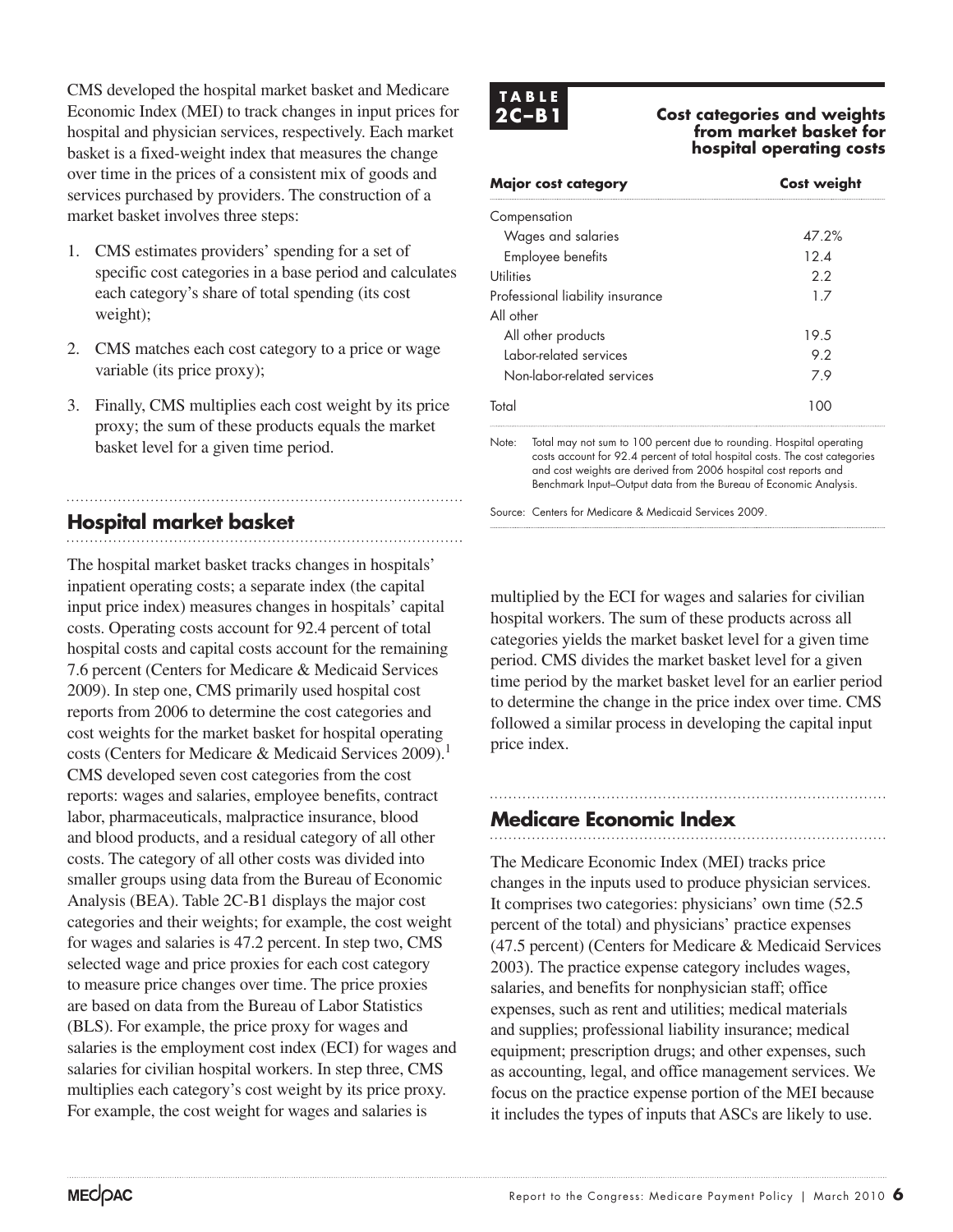In step one, CMS used data from the 2003 American Medical Association (AMA) Patient Care Physician Survey, which measures physician earnings and overall practice costs for 2000, to determine the cost categories and weights for total expenses, physician earnings, and professional liability insurance (Centers for Medicare & Medicaid Services 2003). CMS used other data sources from the BEA, BLS, AMA, and the Census Bureau to further disaggregate these expenses into subcategories.<sup>2</sup> For example, office expenses account for 25.7 percent of total practice expenses. Table 2C-B2 displays all the practice expense cost categories and their weights. In step two, CMS selected price proxies for each cost category to measure price changes over time. As with the hospital market basket, the price proxies are based on BLS data. For example, the price proxy for office expenses is the consumer price index for all urban consumers (CPI–U) for housing. In step three, CMS multiplies each category's cost weight (such as office expenses) by its price proxy (such as the CPI–U for housing). The sum of these products across all categories yields the level of the MEI for a given time period. As with the hospital market basket, CMS determines the change in the MEI over time by dividing the MEI level for a given time period by the MEI level for an earlier period. Unlike the hospital market basket, the MEI includes an adjustment for multifactor productivity growth based on the 10-year moving average of productivity growth in the private nonfarm business sector. ■

### **T A B L E**

#### **2Cost categories and weights from practice expense portion of MEI**

| <b>Cost category</b>                | <b>Cost weight</b> |
|-------------------------------------|--------------------|
| Nonphysician employee compensation: |                    |
| Wages and salaries                  | 29.0%              |
| <b>Benefits</b>                     | 10.2               |
| Office expenses                     | 25.7               |
| Professional liability insurance    | 81                 |
| Medical equipment                   | 4.3                |
| Pharmaceuticals and medical         |                    |
| materials and supplies              | 91                 |
| Other expenses                      | 13.5               |
| Total                               |                    |

Note: MEI (Medicare Economic Index). Total may not sum to 100 percent due to rounding. The weights are based on data from the 2003 American Medical Association Patient Care Physician Survey and other sources. The table excludes the weights for physician earnings and CMS's productivity adjustment. The table rescales the practice expense cost weights published by CMS to sum to 100. The nonphysician employee compensation wages and salaries category includes separate weights for professional and technical workers, managers, clerical workers, and service workers.

Source: Centers for Medicare & Medicaid Services 2003.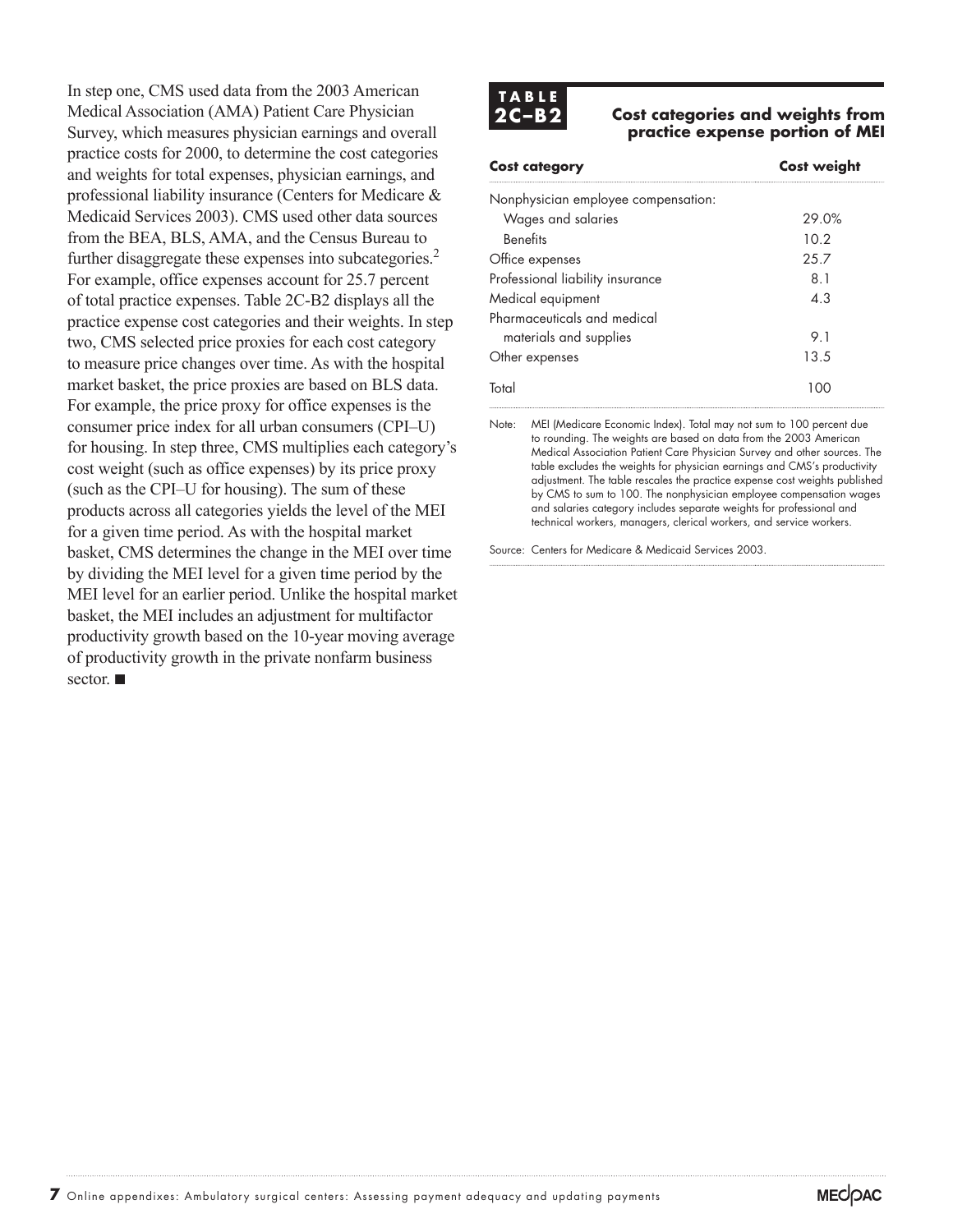### **Endnotes**

- 1 CMS uses cost reports from hospitals paid under the inpatient prospective payment system (IPPS) and excludes non-IPPS hospitals.
- 2 The other data sources include prior AMA surveys, the BEA's 1997 Benchmark Input-Output table, BLS's 2003 Employment Cost Index, and the Census Bureau's 2002 Current Population Survey.